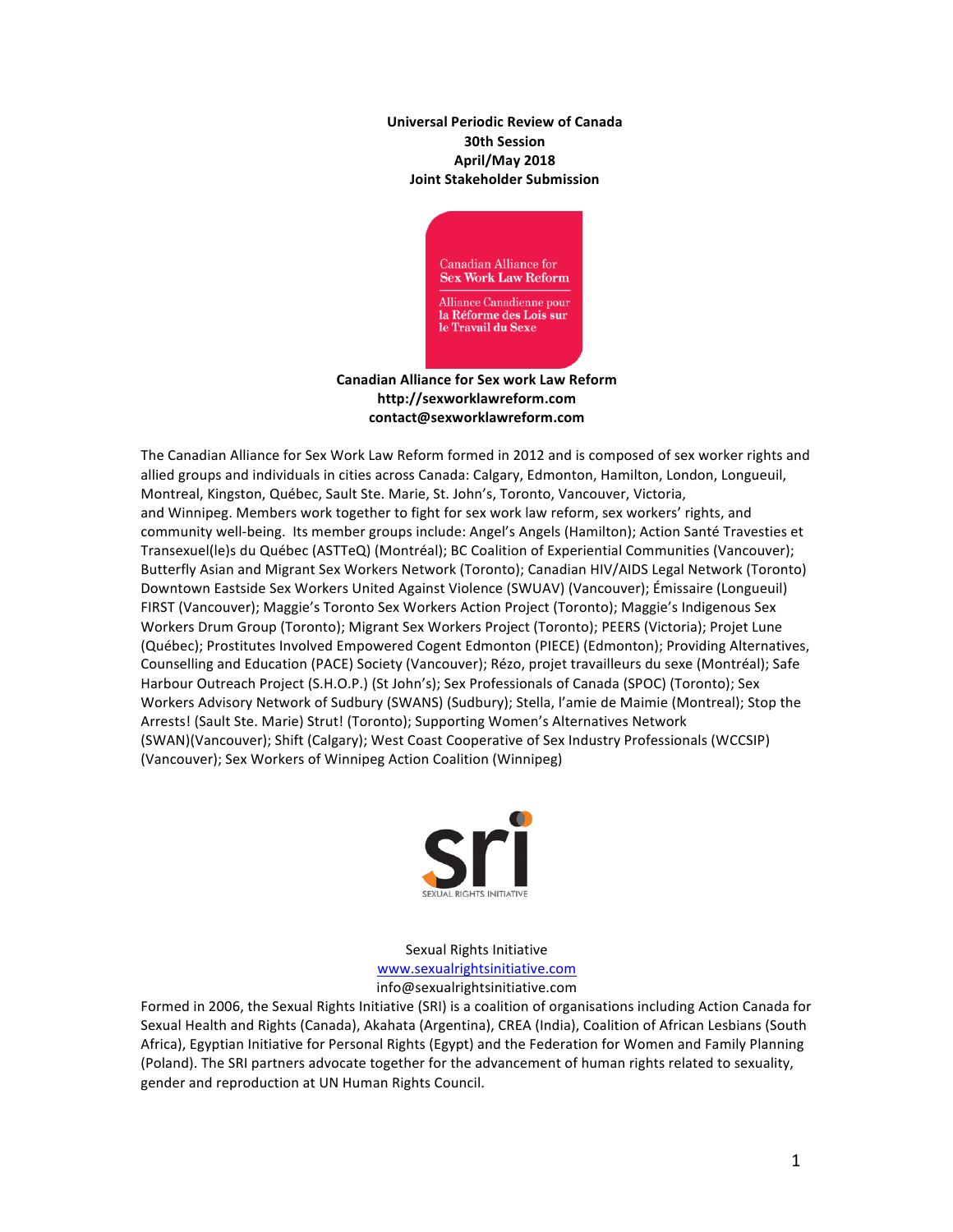**Key Words:** criminalization of sex work; human rights of Indigenous women, migrants, trans persons, persons who use drugs; discrimination; violence; trafficking.

# **Introduction**

1. The manner in which sex work is criminalized, regulated and enforced in Canada is a profound violation of sex workers' human rights including the rights to life, health, non-discrimination, self-determination, privacy, freedom of association, to be free from violence, labour protections and access to justice. Indigenous women who sell or trade sex, racialized and migrant sex workers, trans sex workers and sex workers who use drugs are disproportionately deprived of these rights. Our recommendations promote a series of actions and policy reforms that need to be taken by the Canadian Government to respect and fulfill the human rights of sex workers, including but not limited to the removal of all criminal provisions that criminalize sex workers, clients and third parties. Decriminalization is part of a holistic response that must be accompanied by other measures that address economic, social, colonial, and historical oppression of women, trans persons and Indigenous, racialized and migrant communities.

# **Legal Context**

2. Sex workers in Canada face significant risks to their safety, health, and human rights as a result of the criminalization of sex work. On December 6, 2014, the *Protection of Communities and Exploited Persons Act* (PCEPA) came into force. The PCEPA was the Government's response to a unanimous Supreme Court of Canada decision in *Canada (Attorney General) v Bedford, Lebovitch and Scott*.<sup>1</sup> Prior to *Bedford*, neither paying for nor selling sexual services was illegal, although many of the activities associated with sex work were. *Bedford* struck down three *Criminal Code<sup>2</sup>* provisions as unconstitutional: the prohibitions on publicly communicating to sell sexual services, keeping a "bawdy house" or brothel, and living on the avails of another's sex work. The Court found these provisions violated sex workers' rights to security under s. 7 of the *Charter of Rights and Freedoms* by preventing those engaged in a "risky -- but legal" business from legally employing safety-enhancing practices and could not be justified in the name of preventing nuisance. The Government was given one year to enact constitutionally compliant legislation. However, the changes introduced with the PCEPA not only reproduce the harms of the three *Criminal Code* provisions struck down, but also add new offences that magnify the difficulties of doing sex work safely.

 

<sup>&</sup>lt;sup>1</sup> 2013 SCC 72 (*Bedford*). The *Bedford* decision considered 25,000 pages of Canadian and international evidence from sex workers and social science research.

 $2$  RSC 1985, c C-46.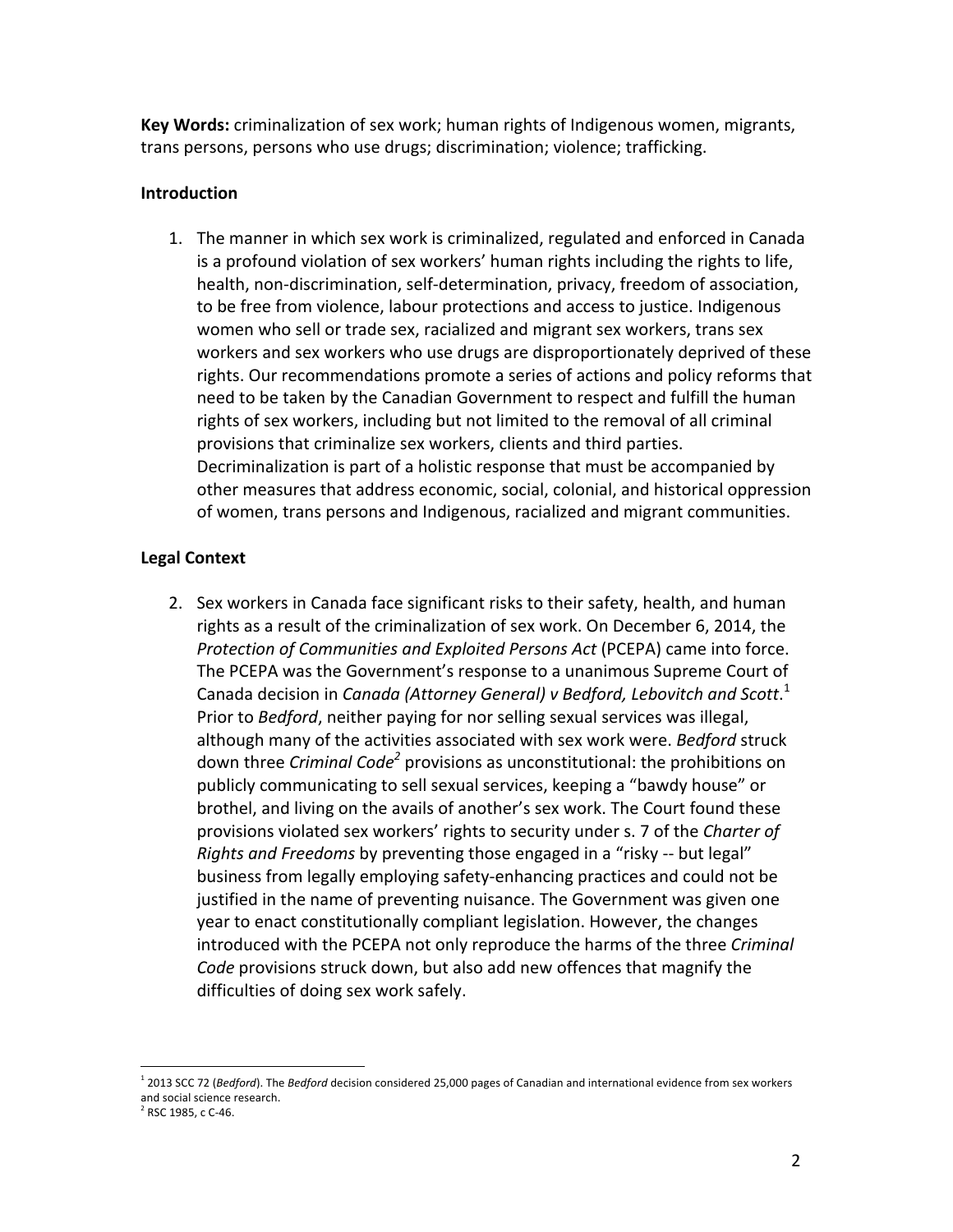# The Harms of Criminalizing Sex Work: The Protection of Communities and Exploited *Persons Act (PCEPA)*

- 3. The PCEPA has been touted as one that will reduce sex workers' exposure to violence by treating them as "victims" while subjecting only clients and third parties benefiting from sex work to criminal sanctions. In reality, sex workers across Canada continue to be arrested, denied their rights and experience **heightened surveillance and harassment from police**. As is evident from the name of the law and the accompanying technical paper<sup>3</sup>, the PCEPA prioritizes the "protection" of communities from the perceived harm and nuisance of sex work over sex workers' rights.
- 4. Ignoring the diversity that exists within the sex industry in Canada, the PCEPA applies a one-size-fits-all approach to sex work based on the Nordic or "end demand" regime. It sets out five primary sex work-related offences, $^4$ :
- Purchasing sexual services is illegal in all circumstances;
- Communicating to exchange sexual services for money is illegal for clients everywhere and for sex workers in certain public places (at or in view of a school, playground or daycare);
- Third parties are prohibited from benefiting from another's sex work, in the context of a commercial sexual service enterprise, effectively making all sex work businesses illegal (with a number of exemptions that are all nullified when benefits are received);
- Procuring someone to provide sexual services is illegal;
- Advertising anyone else's sexual services, whether by publishing an advertisement in print, broadcasting it, or hosting it online, is illegal.
- 5. Independently, each of these provisions engenders specific harms. Taken together, they make the legal practice of sex work, particularly in-call work, which the Supreme Court of Canada in *Bedford* found to be on the whole safer than other forms of sex work, nearly impossible.
- 6. The PCEPA is premised on the assumption that sex work is inherently harmful; however, this is not borne out by the evidence within the Canadian context. Moreover, international human rights experts have concluded that the criminalization of sex work creates vulnerability to human rights violations and not sex work itself $^5$ . Assumptions regarding sex work and attendant risks tend to

 <sup>3</sup>see Technical Paper: Bill C-36, *Protection of Communities and Exploited Persons Act* available from http://www.justice.gc.ca/eng/rppr/other-autre/protect/p1.html

For the provisions criminalizing purchasing sexual services, communicating to purchase sexual services, and benefiting from another's sexual services, parallel provisions exist providing for more serious penalties when minors are involved.

See for example: Special Rapporteur on the Right of Everyone to the Enjoyment of the Highest Attainable Standard of Health A/HRC/14/20 available from http://www2.ohchr.org/english/bodies/hrcouncil/docs/14session/A.HRC.14.20.pdf; Amnesty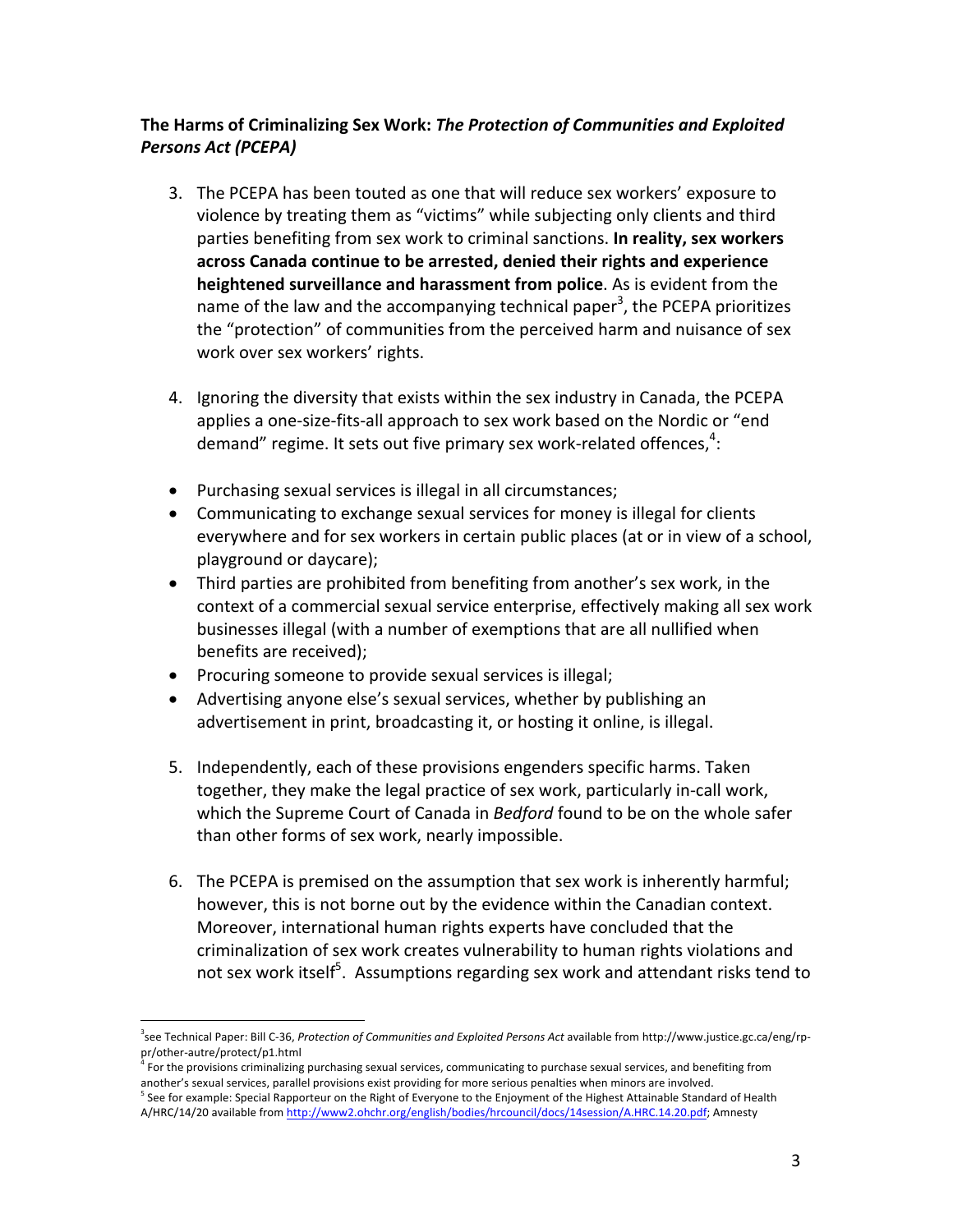draw on more visible street sex work. Studies across Canada have found that, although street sex workers have experienced particularly dangerous work conditions as a result of criminal laws and their enforcement, violence against sex workers from clients has been empirically overestimated, and the majority of sexual transactions are not violent.<sup>6</sup> When violence does occur it is more often targeted violence from predators and people posing as clients. The Bedford case reaffirmed these findings, finding that expert testimony about the intrinsic violence of sex work was ideologically motivated and lacked a firm evidentiary basis. $<sup>7</sup>$ </sup>

7. PCEPA has also been accompanied with an aggressive response and connection made to human trafficking. Not only are distinctions between sex work and human trafficking not made in the language used by law enforcement, but it is evident in much of the police response to sex work that anti-trafficking initiatives are driving the repression of sex work

## Purchase of Sexual Services

- 8. Criminalizing the purchase of sexual services magnifies the isolated nature of sex work and results in the same dangers and human rights abuses as direct criminalization of sex workers. Between 2012 and 2014, the Vancouver Police Department targeted clients for law enforcement rather than sex workers. Research with sex workers during this period confirmed that criminalization of clients recreated the impacts of the former unconstitutional laws for sex workers: "displacement to isolated spaces; inability to screen clients or safely negotiate terms of transactions; and inability to access police protection."<sup>8</sup>
- 9. In July 2016, police in St. Catharine's, Ontario, conducted a "sweep" to "sting" street sex workers by having undercover officers pose as potential clients – then arrested sex workers under s. 213(1)(a) of the *Criminal Code* for stopping traffic. Known as "Operation Red Light," this sting was part of an intensified effort by the police to eliminate street-based sex work in the area. A Staff Seargent with the Niagara Regional Police was quoted in the local paper stating, "They are victims, but the women  $-$  and the johns  $-$  are breaking the law, and we are the cops. This is what we do."<sup>9</sup> The sex workers were released on conditions that

<u> 1989 - Andrea San Andrea San Andrea San Andrea San Andrea San Andrea San Andrea San Andrea San Andrea San An</u>

International Policy on State Obligations to Respect, Protect and Fulfil the Human Rights of Sex Workers https://www.amnesty.org/en/documents/pol30/4062/2016/en/

<sup>&</sup>lt;sup>6</sup>Cecilia Benoit and Leah Shumka, Sex Work in Canada, May 7, 2015, available at <u>www.understandingsexwork.com</u>; Chris Atchison, Dalia Vulmirovich and Patrick Burnett, Executive Summary of the Preliminary Findings for Team Grant Project 4 - Sex, Safety and Security: A Study of the Experiences of People who Pay for Sex in Canada, Canadian Institutes of Health Research, June 2015;Tamara O'Doherty,

<sup>&</sup>lt;sup>7</sup> Justice Himel's evaluation of the testimony of Melissa Farley in *Bedford v. Canada (Attorney General)*, 2010 ONSC 4264.

 $8$  A Krüsi, K Pacey K, L Bird, et al. "Criminalisation of clients: reproducing vulnerabilities for violence and poor health among streetbased sex workers in Canada—a qualitative study." *BMJ Open* 2014;4:e005191.doi:10.1136/bmjopen-2014-005191; Sex Workers United Against Violence, S. Allan, D. Bennett, J. Chettiar, G. Jackson, A. Krüsi, K. Pacey, K. Porth, M. Price, K. Shannon and C. Taylor, *My Work Should Not Cost Me My Life* (Vancouver: Pivot Legal Society, 2014), p. v.

<sup>9</sup> http://www.stcatharinesstandard.ca/2016/07/20/undercover-cops-take-aim-at-sex-trade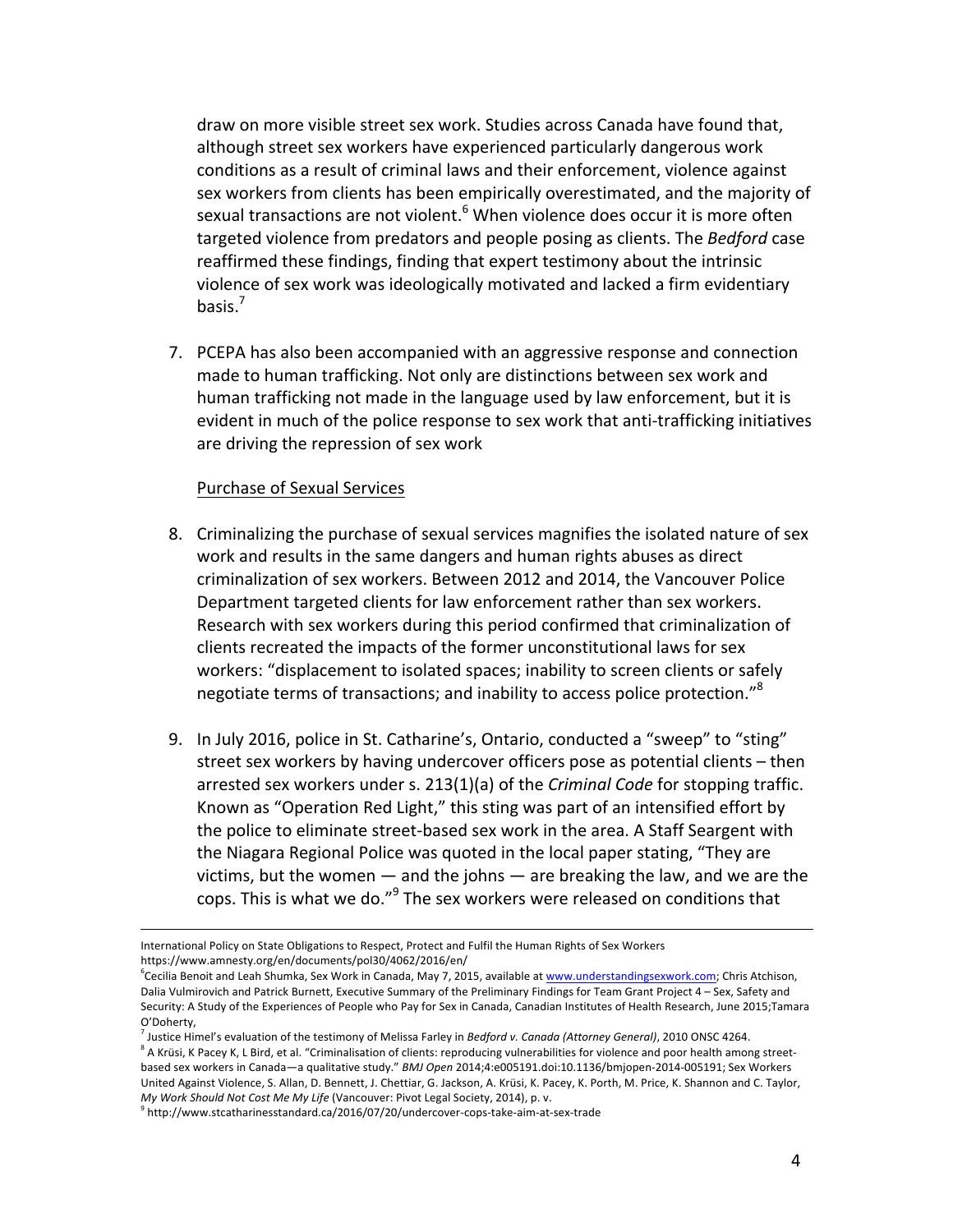included "no-go orders" prohibiting them from entering the area where the community and health services they access are located; reportedly some were offered diversion if they agreed to attend a study program about exiting sex work. A similar sting took place, also in St. Catharine's, in October 2015.<sup>10</sup>

10. Criminalization reinforces existing stigma around sex work, often resulting in both over-policing of nuisance complaints and victim blaming if sex workers do experience violence.<sup>11</sup> The Missing Women Commission of Inquiry, established after the disappearance of 70 street-based sex workers in Vancouver, also found that adversarial relationships between street-based sex workers and police prevented sex workers from accessing police services when they had experienced physical and sexual violence, leading to a culture of impunity for predators.<sup>12</sup> The Vancouver Police Department has since engaged with sex worker and community groups to develop an official policy<sup>13</sup> that prioritizes sex worker safety and dignity over enforcement, employing a liaison officer to specifically investigate complaints of violence and harassment by sex workers. This model represents a promising model of practice for police departments across the country pending law reform.

#### Communicating & Advertising

11. Laws that criminalize the ways that sex workers attract and negotiate with clients also impact directly on their safety. Restrictions on communicating in public for sexual services mimic the impacts of criminalizing the purchase of sexual services, severely limiting sex workers' abilities to employ such safety measures as careful client screening and working in secure, familiar settings. Criminalizing communicating on the street and in public space disproportionately impacts sex workers who are Indigenous, living in poverty, and trans or twospirit, who are both socially and racially profiled in public spaces. While police stings in Calgary, Ottawa, Hamilton, Cape Breton and other cities<sup>14</sup> in Canada in 2015 and 2016 have primarily targeted clients of sex workers, sex workers themselves continue to be arrested with sections of the Criminal Code that still criminalize communication (s. 213), belying the assertion that the current laws see them as "victims." Sex workers in major cities such as Ottawa and Calgary

  $^{10}$  http://www.niagarabuzz.ca/2015/10/31/police-reports/prostitution-sweep-st-catharines/

<sup>&</sup>lt;sup>11</sup> A Krusi, T Kerr, C Taylor, T Rhodes, K Shannon, "They Won't Change It Back In Their Heads That We're Trash: The Intersection of Sex Work Related Stigma and Evolving Police Strategies," Sociology of Health and Illness, 2015.

<sup>&</sup>lt;sup>12</sup> Forsaken, supra at note 10.

<sup>&</sup>lt;sup>13</sup> Vancouver Police Department, Sex Work Enforcement Guidelines (2013),

<sup>&</sup>lt;sup>14</sup> Media articles on stings including the following: http://www.900chml.com/2015/01/21/hamilton-police-lay-charges-under-newprostitution-law/; http://www.cbc.ca/news/canada/manitoba/winnipeg-police-sex-trade-task-force-charges-26-men-age-18-77-1.3205790; http://www.lapresse.ca/le-droit/actualites/justice-et-faits-divers/201505/08/01-4868217-trente-clients-de-laprostitution-arretes.php; http://www.cbc.ca/news/canada/calgary/prostitution-stings-lead-to-36-people-charged-in-calgary-1.3142408; http://calgaryherald.com/news/crime/police-charge-33-people-in-four-day-prostitution-operation; http://www.cbc.ca/news/canada/nova-scotia/sydney-prostitution-crackdown-will-continue-says-cape-breton-police-chief-1.3220927.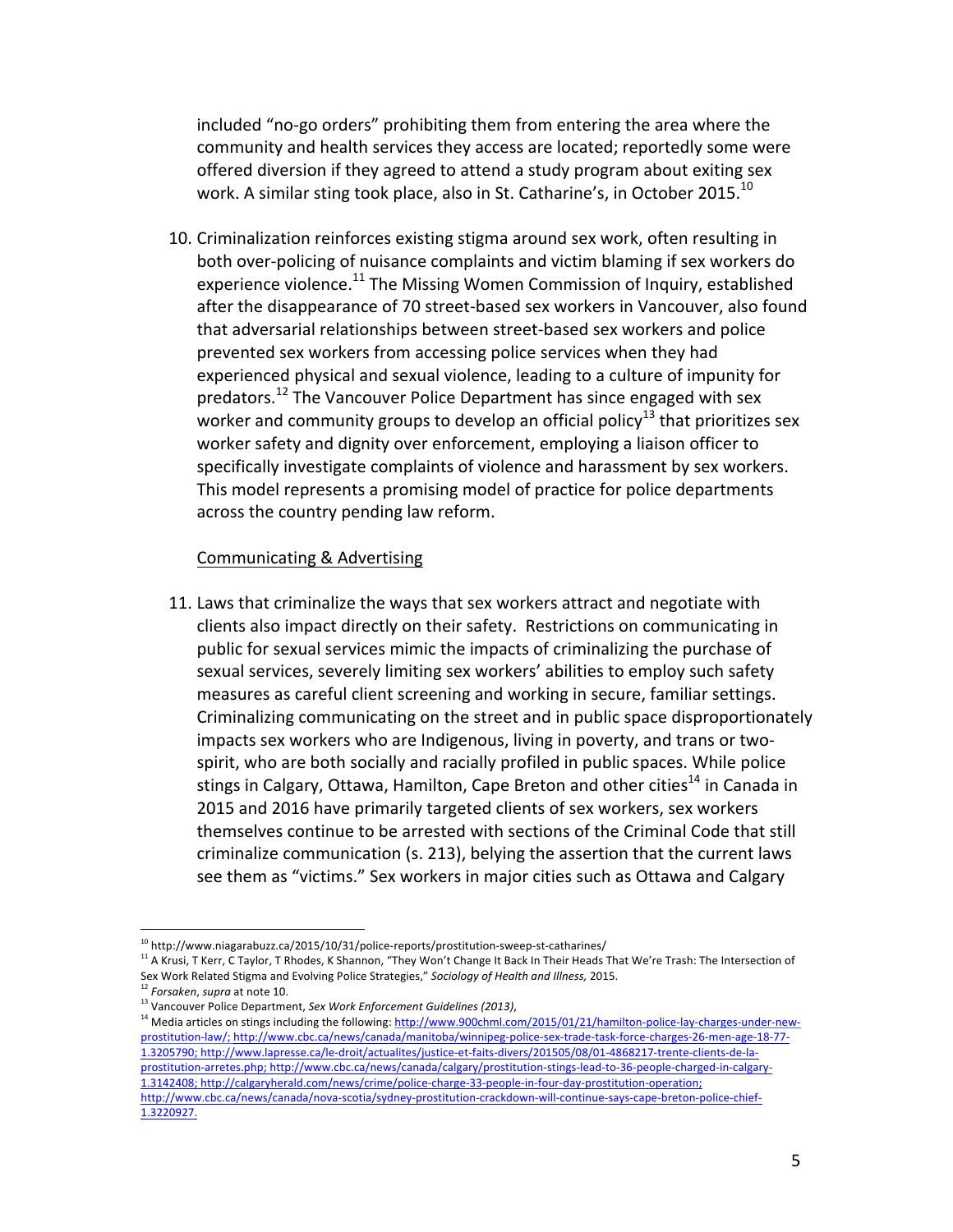also report ongoing over-policing and surveillance, including seizure of harm reduction materials including condoms, and drug paraphernalia.

- 12. Communicating clearly about services offered is fundamental to negotiating mutual consent to sexual activity. Increasingly, sex workers make use of electronic and online platforms to connect with clients, including through phone text messages, chat and social media applications, web cameras, and websites specifically devoted to advertising escort and independent in-call services. While these applications make it easier to screen clients, they are also easier for law enforcement to monitor. As a result, some clients are leery of engaging in boundary-setting communications or providing the kind of verifiable information sex workers have typically requested for pre-screening purposes.
- 13. Advertising is another method sex workers rely upon to set out the services they offer and those they are not willing to provide. In response to the ban on advertising, some websites have banned explicit references to particular acts. This prohibition encourages the use of coded and euphemistic language that may be misunderstood, confounding sex workers' efforts to screen out clients seeking services they do not offer and to agree to fundamental terms before meeting clients face-to-face, where negotiation may be more difficult.

#### Working Together with Others

- 14. The prohibitions on third party benefits and procuring prevent sex workers from legally enjoying the security of working with others -- including managers, calltakers and other administrative staff, bouncers, and drivers – and with each other, since sex workers often fulfill these roles. A key finding of *Bedford* was that working and living with others was often safety-enhancing. In a study of almost 600 sex workers, along with managerial practices such as venue safety policies and access to sexual and reproductive health supplies and services, social cohesion was found to significantly improve sex workers' health and safety and their abilities to negotiate condom use and other barrier contraceptives.<sup>15</sup>
- 15. Although third party and procuring provisions ostensibly target exploitation, research has found that stereotypical "pimps," who manipulate or coerce sex workers through the use of threats and violence, are relatively rare in Canada, even accounting for the possible non-participation of those controlled by pimps in studies.<sup>16</sup> Home-based in-call and street-based sex workers in Canada typically

<sup>&</sup>lt;sup>15</sup> P. Duff, J. Shoveller, G. Ogilvie, J. Montaner, J. Chettiar, S. Dobrer, K. Shannon, "The Impact of Social, Policy and Physical Venue Features and Social Cohesion on Negotiation of Barrier Contraceptives Among Sex Workers: A Safe Indoor Environment Scale," Journal of Epidemology and Community Health, 2014; E Argento, P. Duff, B. Bingham, J. Chapman, P. Nguyen. S.A. Strathdee, K. Shannon, "Social Cohesion among Sex Workers and Client Condom Refusal in a Canadian Setting: Implications for Structural and Community-Led Interventions," AIDS & Behaviour, October 2015.

<sup>&</sup>lt;sup>16</sup> C. Benoit & A. Millar, Dispelling Myths and Understanding Realities: Working Conditions, Health Status and Exiting experiences of Sex Workers, 2001, accessed at: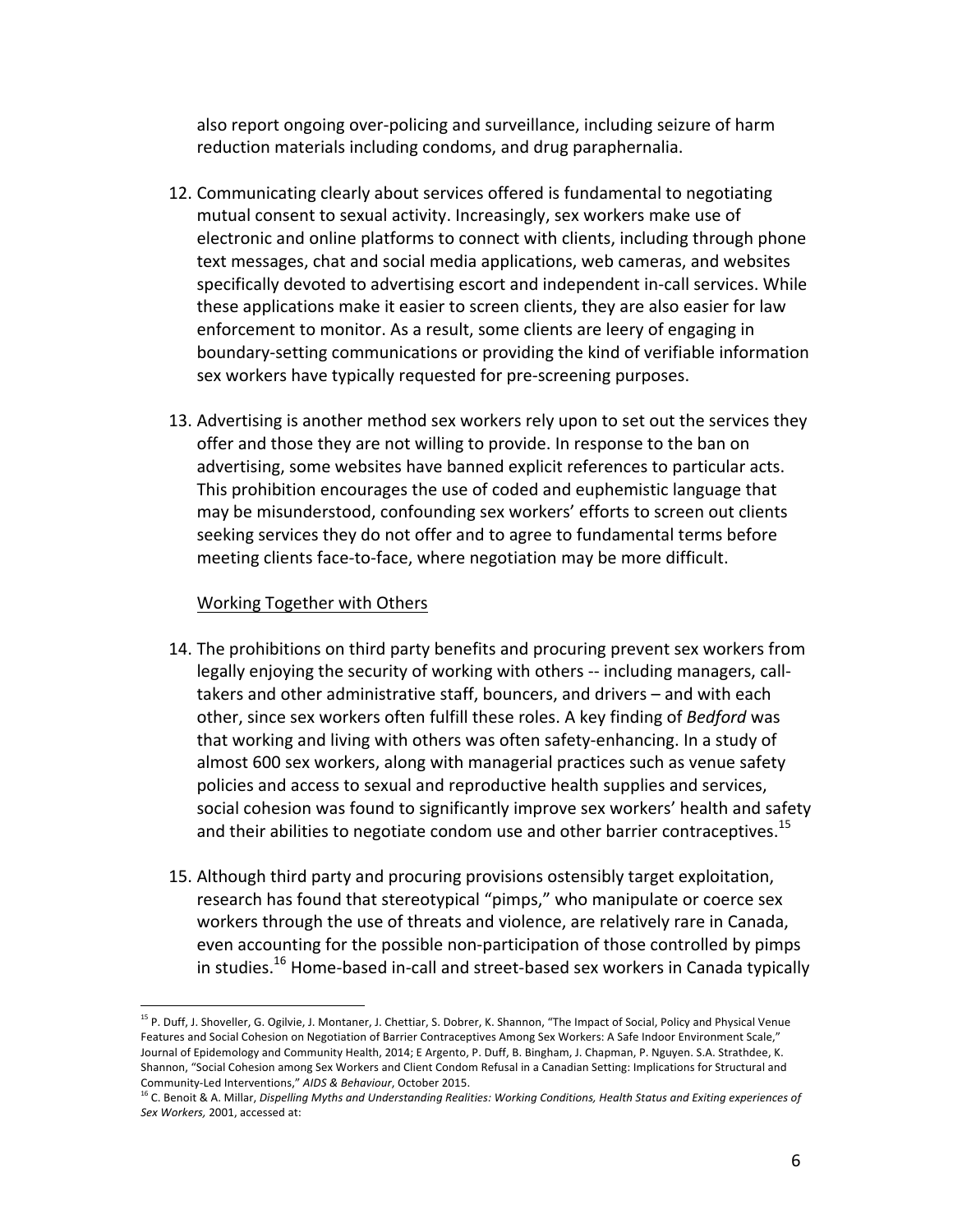work for themselves, employing people to help them with aspects of their work. Many managers are women and themselves former sex workers.<sup>17</sup> In some commercial establishments, administrative or maintenance duties are shared between sex workers on rotation.

- 16. Being unable to legally work with, and for, others disadvantages those who wish to work indoors but lack the monetary resources, stable location, and/or management skills to undertake the booking, scheduling, and accounting, and other arrangements (for example, for phone and internet service) required to work independently. Their experiences as workers in a precarious, unregulated, illegal business are dependent on the dispositions and actions of individual managers and co-workers. Criminalization of third parties prevents sex workers from accessing occupational health and safety or employment standards regimes, leaving them without legal recourse or complaints mechanisms for situations involving sexual harassment, underpayment or non-payment of contracts or wages, unsafe or unhygienic facilities, or unfair hiring and dismissal practices.18
- 17. Many sex workers also engage family members and intimate partners as third parties. Laws that criminalize third parties and their application assume all relationships between sex workers and third parties are exploitative. Where violence does exist in these relationships, law enforcement focuses on sex work rather than addressing the violence itself. Sex workers who want to maintain their relationship with third parties are often victimized and not supported in addressing violence.
- 18. The criminalization of sex work comes with a constant police presence, social and racial profiling, harassment, surveillance, arrest, detention and deportation  $-$  all of which contribute to sex workers' isolation and **vulnerability to violence**. Some members of our communities face police harassment regardless of their participation in sex work, particularly Indigenous women and youth, people who are im/migrants (particularly racialized women) and trans people (especially trans women). The criminalization of the sale or exchange of sexual services gravely exacerbates sex workers' stigmatization and marginalization.

<u> 1989 - Jan Samuel Barbara, martxa a shekara tsa 1989 - An tsa 1989 - An tsa 1989 - An tsa 1989 - An tsa 198</u>

http://www.hawaii.edu/hivandaids/Working%20Conditions,%20Health%20Status

<sup>%20</sup>and%20Exiting%20Experience%20of%20Sex%20Workers.pdf; C. Bruckert & T. Law, Beyond Pimps, Procurers and Parasites: Mapping third parties in the in-call/outcall sex industry. Rethinking Management in the Adult and Sex Industry Project (Ottawa: Social Sciences and Research Council of Canada, March, 2013, accessed at: http://www.powerottawa.ca/ManagementResearch.pdf; L. Casey & R. Phillips, Behind Closed Doors: Summary of Research Findings, 2008, accessed at

http://www.safersexwork.ca/wpcontent/ uploads/2014/06/BehindClosedDoors.pdf; K. Gillies, "A Wolf in Sheep's Clothing: Canadian Anti-Pimping Law and How It Harms Sex Workers," in E. van der Meulen, E. Durisin, & V. Love (Eds.) Selling Sex: Experience, *Advocacy, and Research on Sex Work in Canada,* (Vancouver: UBC Press, 2013) p. 269-278; O'Doherty, 2015, p. 47.

Bruckert & Law, 2013.

 $^{18}$  Bruckert & Law, 2013.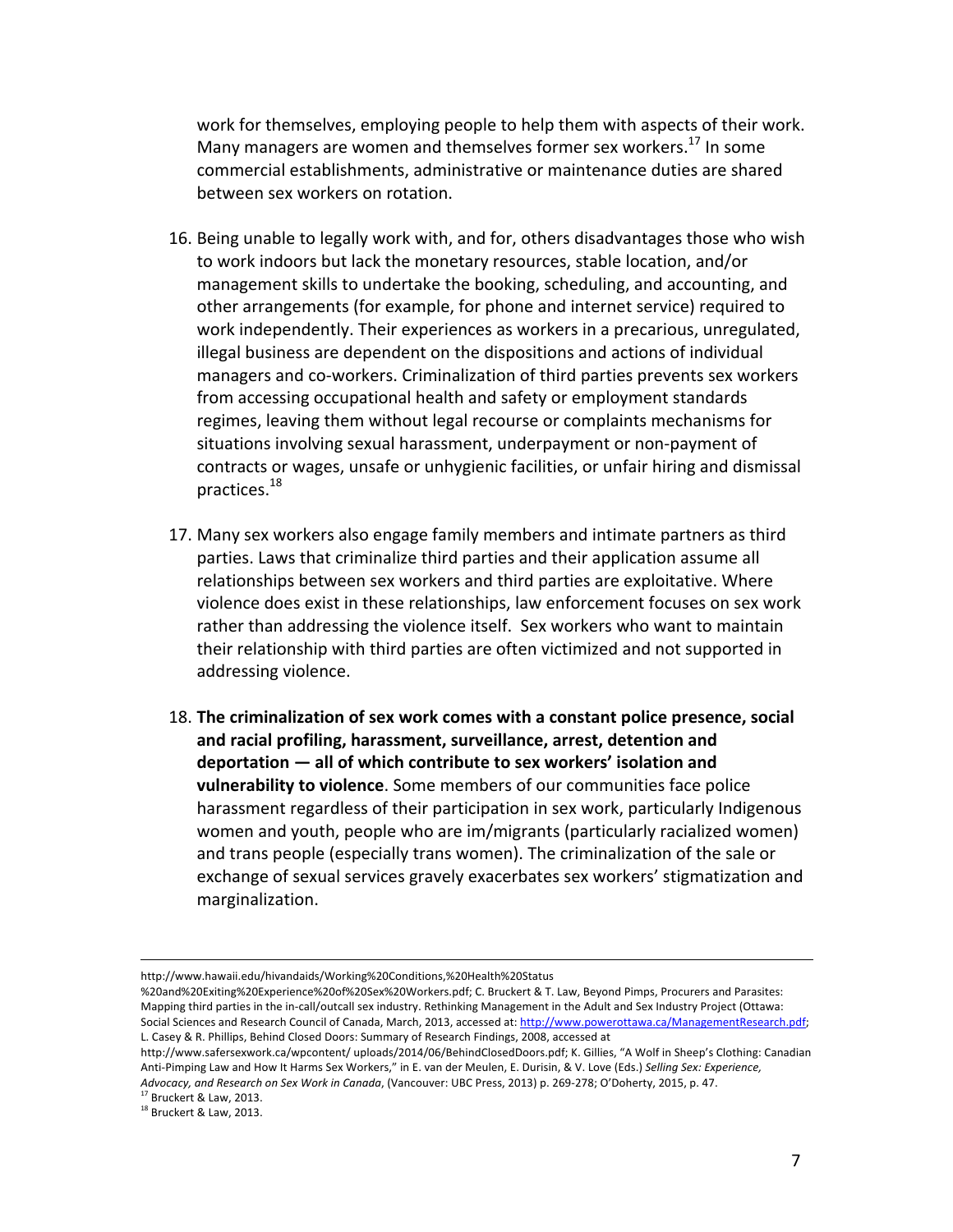# **Indigenous Women Who Do Sex Work**

 

- 19. While it is difficult to generalize about how sex work laws impact Indigenous people selling or trading sex because of their diverse experiences, on the whole Indigenous people in Canada experience discrimination, over-surveillance and profiling by police, and involvement with the criminal justice system and incarceration at much higher rates than most of the population.<sup>19</sup>
- 20. Alliance member organizations from across Canada have reported the following experiences of Indigenous women who do sex work, since the introduction of PCEPA:
- a) Laws that criminalize the purchase of sexual services and ban public communicating about sexual services push Indigenous sex workers into **isolated and dark areas where they are more vulnerable to predators** who rely on sex workers' distrust of police and the justice system's dismal response to sexual assault and violence against Indigenous women generally, for immunity. This vulnerability is intensified for two-spirit and transgender sex workers.
- b) "Stings" targeting clients do not make sex workers safer; instead, they drive away "good" clients, leaving sex workers out on the street for longer and encouraging them to take riskier dates.
- c) Police surveillance on strolls can also work to break down the sense of **community and camaraderie between sex workers**, which has been shown to significantly enhance sex workers' health and ability to resist exploitation.
- d) Indigenous sex workers may rely more heavily on family members to perform safety-enhancing roles, like providing transportation to and from other regions or jurisdictions. The material benefit provisions of the *Criminal Code* have the potential to criminalize these personal relationships, even when they are not **exploitative**, for example, if the parties share drugs or alcohol.
- e) When sex workers work for escort agencies or for nightclubs that employ security protocols, their co-workers are automatically criminalized.
- f) Much of the violence against Indigenous women who sell or trade sex is miscategorized and conflated with "trafficking"  $-$  which has grossly inflated estimates of the number of "trafficked" Indigenous women and girls in Canada,

<sup>&</sup>lt;sup>19</sup> Government statistics indicate that Indigenous adults accounted for one-quarter of admissions to provincial/territorial correctional services and 22% of admissions to federal correctional services in 2014/2015, while representing about 3% of the Canadian adult population. Statistics Canada. Adult correctional statistics in Canada, 2014/2015. http://www.statcan.gc.ca/pub/85-002-x/2016001/article/14318-eng.htm; Annual Report of the Correctional Investigator 2014-2015. http://www.ocibec.gc.ca/cnt/rpt/annrpt/annrpt20142015-eng.aspx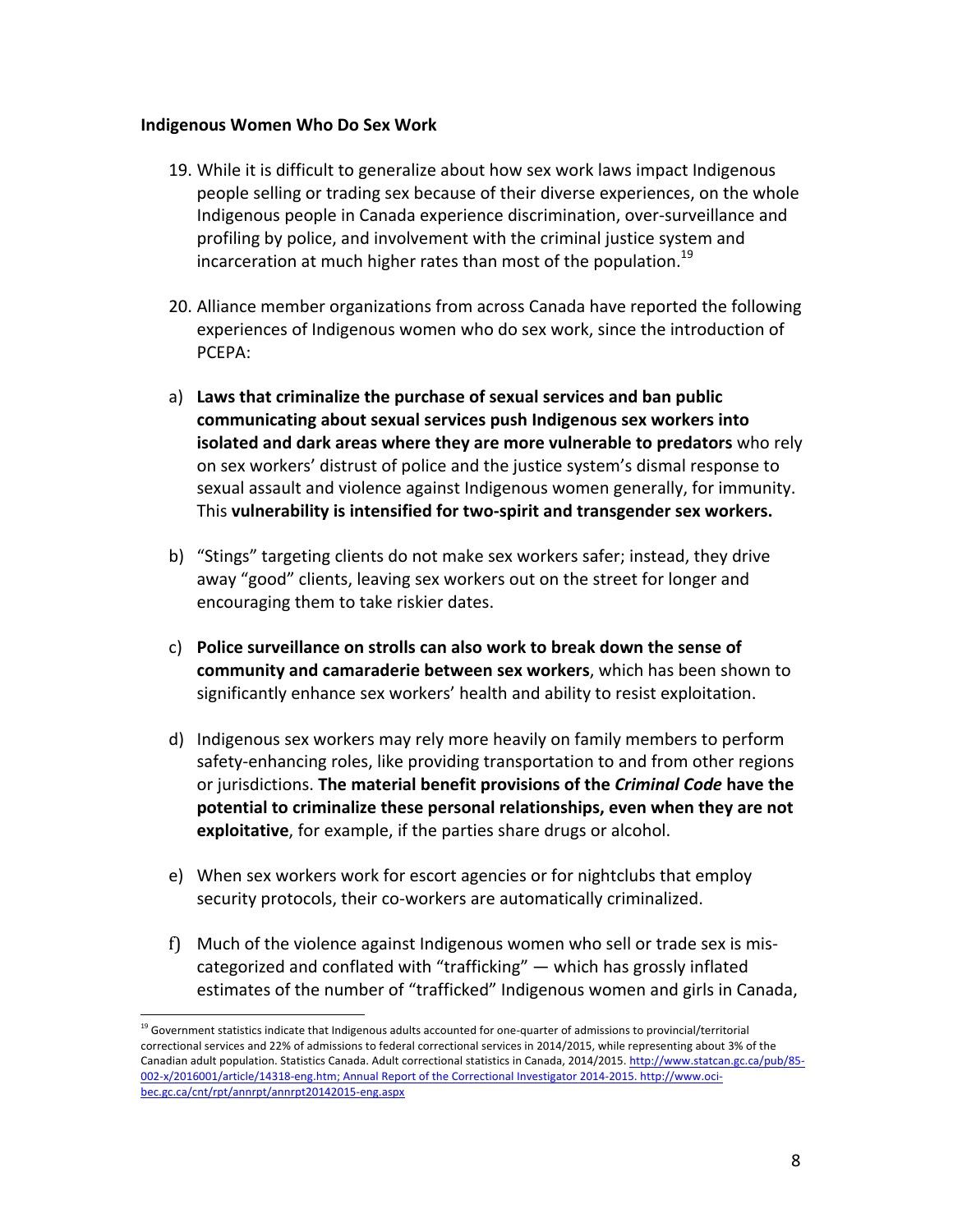and led to prioritizing of funding for law enforcement strategies that increase over-policing in Indigenous communities, instead of investing in peer-led programs that allow Indigenous people selling or trading sex to exchange **knowledge and support each other**. Some programs offered by non-profit organizations require that those accessing supports identify as "victims" or pressure participants not to engage in sex work in order to access services. These strategies are not supportive of Indigenous women and do not respect that they are best placed to determine their own life choices.

- g) While Indigenous women will continue to face police harassment and overpolicing regardless of the laws regulating sex work, the criminalization of the sale or exchange of sexual services gravely exacerbates their stigmatization **and marginalization.** The ongoing criminalization of sex work has resulted in a constant police presence, social and racial profiling, harassment, surveillance, arrest and detention of Indigenous women who sell or trade sex  $-$  all of which contribute to isolation and vulnerability to violence. Criminalization also exacerbates already significant barriers, and makes access to the protection of the justice system even more difficult for Indigenous people who sell or trade sex.
- h) For Indigenous women working in constrained circumstances, removing their source of income by criminalizing their clients does not make them safer, help meet their immediate needs, or increase their future options. At present, Indigenous sex workers are also often silenced by stigma within their own communities, and are assumed to be exploited in sex work.

### **Racialized and Migrant Sex Workers**

- 21. Despite the harms imposed by criminal law, sex work provides economic opportunities for people who work within informal labour markets and street economies, particularly communities of racialized and im/migrant sex workers who experience less employment opportunity because of continued racism in Canada. Similar to Indigenous people who sell or trade sex, im/migrant communities are made particularly vulnerable by the criminalization of sex work. The threat of police involvement, surveillance, and deportation increases their vulnerability to violence and limits their ability to come forward as victims of violence.
- 22. In Canada, as elsewhere, "anti-trafficking" campaigns have been pitched as a means of "protecting vulnerable women" but have worked primarily to put women doing sex work in danger. Anti-trafficking rhetoric and programming by the government has focused on sex work to the detriment of other forms of labour exploitation, equating all sex in exchange for money or goods with sexual exploitation and violence against women, even in the absence of coercion. This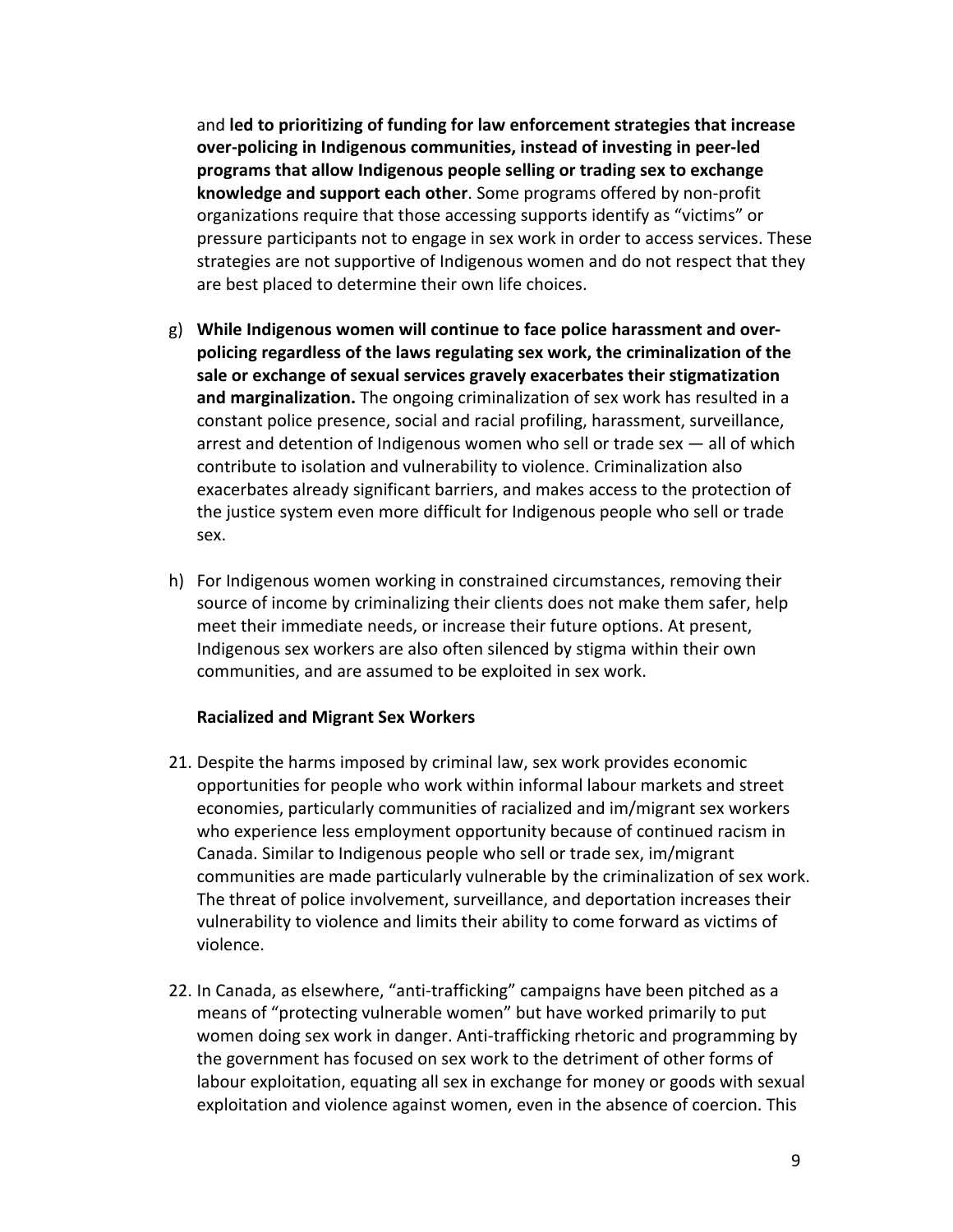understanding is not in keeping with the definition of human trafficking in international law and fails to account for what sex workers themselves say about their experiences. The PCEPA contained minor amendments to the *Criminal Code* trafficking provisions indicative of the linkage between the two from the Government's perspective. As under the PCEPA, sex workers who are targeted in anti-trafficking investigations are labeled as victims but treated as criminals subject to a range of punitive responses. Consequently, anti-trafficking campaigns work together with historical discrimination and immigration policies to make certain groups of women more susceptible to human rights violations.

- 23. Migrant sex workers have been targeted by law enforcement who often work hand in hand with Canada Border Services Agency (CBSA). For example, in 2015, the Ottawa Police Service released information about a raid on massage parlours that led to the deportation of 11 women.<sup>20</sup> Trying to avoid detection increases im/migrant sex workers' isolation and dramatically reduces their access to health and safety resources. Im/migrant workers who are victims of violence do not report it for fear of being arrested and deported. Butterfly, an organization that provides support to migrant sex workers throughout Ontario, has documented cases in which one sex worker reported being robbed four times in a week, and another sexually assaulted three times in one week.<sup>21</sup> In a survey conducted by Butterfly in 2015, more than 60% of respondent migrant sex workers said they had experienced different forms of violence, but felt that they were unable to call police for fear that they or their co-workers would be arrested or subjected to increased police surveillance, loss of income, and possible deportation.<sup>22</sup>
- 24. In addition, sex work-related criminal offences capture a range of people and behaviours that are not exploitative. As a result, migrant sex workers may continue to face economic and situational risks if the people they work with are criminalized.
- 25. Alliance member organizations from across Canada have reported the following experiences of migrant sex workers, since the introduction of PCEPA:
- a) Criminalization of sex work increases sex workers' susceptibility to violence. The conflation of sex work and trafficking has led to law enforcement targeting of women working in situations that are not exploitative and made it more **difficult for courts to recognize actual trafficking**. This is reflected in the relatively low number of trafficking convictions, including in exploitative labour.

<sup>&</sup>lt;sup>20</sup> http://news.nationalpost.com/news/canada/migrant-sex-workers-caught-up-in-ottawa-sting-facing-deportation-furtherexploitation-activists

<sup>&</sup>lt;sup>21</sup> "Migrant Sex Workers Live Under Constant Police Threat," (Part 5 of Series) Ricochet, accessed at: https://ricochet.media/en/1421/migrant-sex-workers-live-under-constant-policethreat?

post\_id=1485165438479137\_1677972789198400#\_=\_

Butterfly Asian and Migrant Sex Workers Support Network, The Journey of Butterflies, 2016, accessed at: http://media.wix.com/ugd/5bd754\_b53167612529491a8b30dae89f71bf55.pdf, p. 4.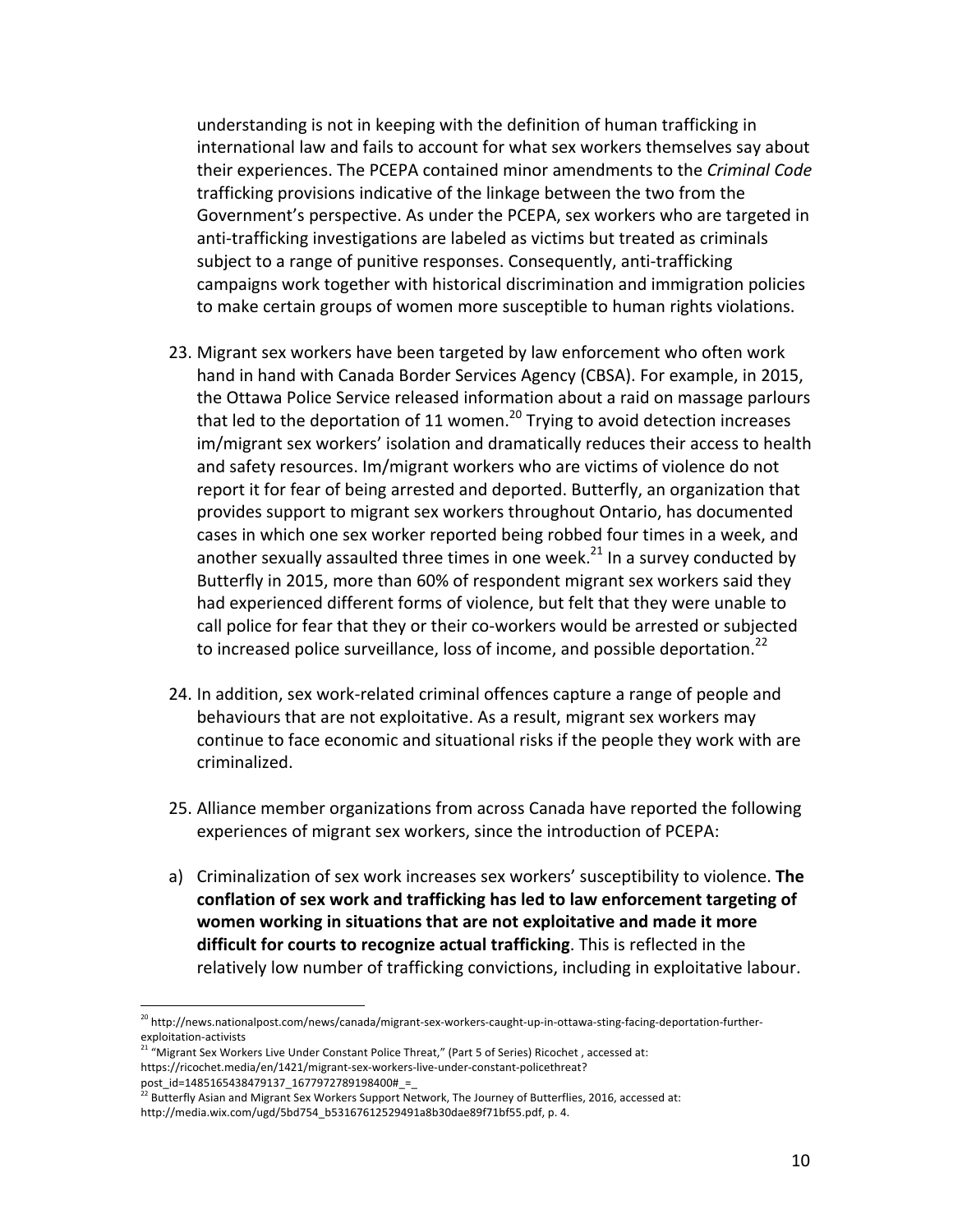- b) **Sex workers' physical and economic security is threatened when sex work** establishments are raided by law enforcement in order to arrest third parties, all of whom are assumed to be exploitative under PCEPA. Racialized people are often assumed to be traffickers or trafficked victims. Black men are often targeted by law enforcement as assumed traffickers.
- c) Although the federal government has claimed that the new laws would not be used against sex workers, **racialized and migrant sex workers have been disproportionately arrested and detained under the sex work offences.**
- d) Sex workers, including migrant sex workers, may be prosecuted under the offences related to third party benefits and trafficking when they work with, gain material benefits from, and assist other sex workers to enter or work in **Canada**.
- **e)** The Canadian government claims that the purpose of *Immigration Act* restrictions that prohibit people with temporary work permits and people who have open work permits from working in strip clubs and massage parlours is to prevent trafficking. However, it unnecessarily **limits employment options for migrant, and particularly racialized migrant communities**.
- f) **CBSA** may arrest and deport migrant sex workers who do not have legal **permission to work in Canada**. Sex workers who receive "Departure Orders" must leave voluntarily within 30 days. Failure to do so may result in forcible removal from the country, even if sex workers are simultaneously identified as victims in an investigation.
- g) Partnership investigations between Canada's federal police agency, the Royal Canadian Mounted Police (RCMP), municipal bylaw enforcement and CBSA can often result in **racial profiling or the targeting of racialized sex workers or any** sex worker who is not perceived to be a 'local'.
- h) The harmful impacts of criminalizing sex work go beyond the violence of arrest and incarceration. Police repression is a significant factor in creating vulnerability to violence and poor working conditions. A context of repression makes it difficult for sex workers to report human rights violations and other crimes and for police to investigate acts of targeted violence against sex workers by predators, who commit such violence in a context of impunity. Legal and social constructions of sex work as exploitation contribute to a climate of stigma and disdain for sex workers and sex work, which also promotes violence and discrimination. Like with other vulnerable communities, the decriminalization of sex work is a crucial first step to reduce instances of violence and provide meaningful assistance to sex workers. By decriminalizing sex work, sex workers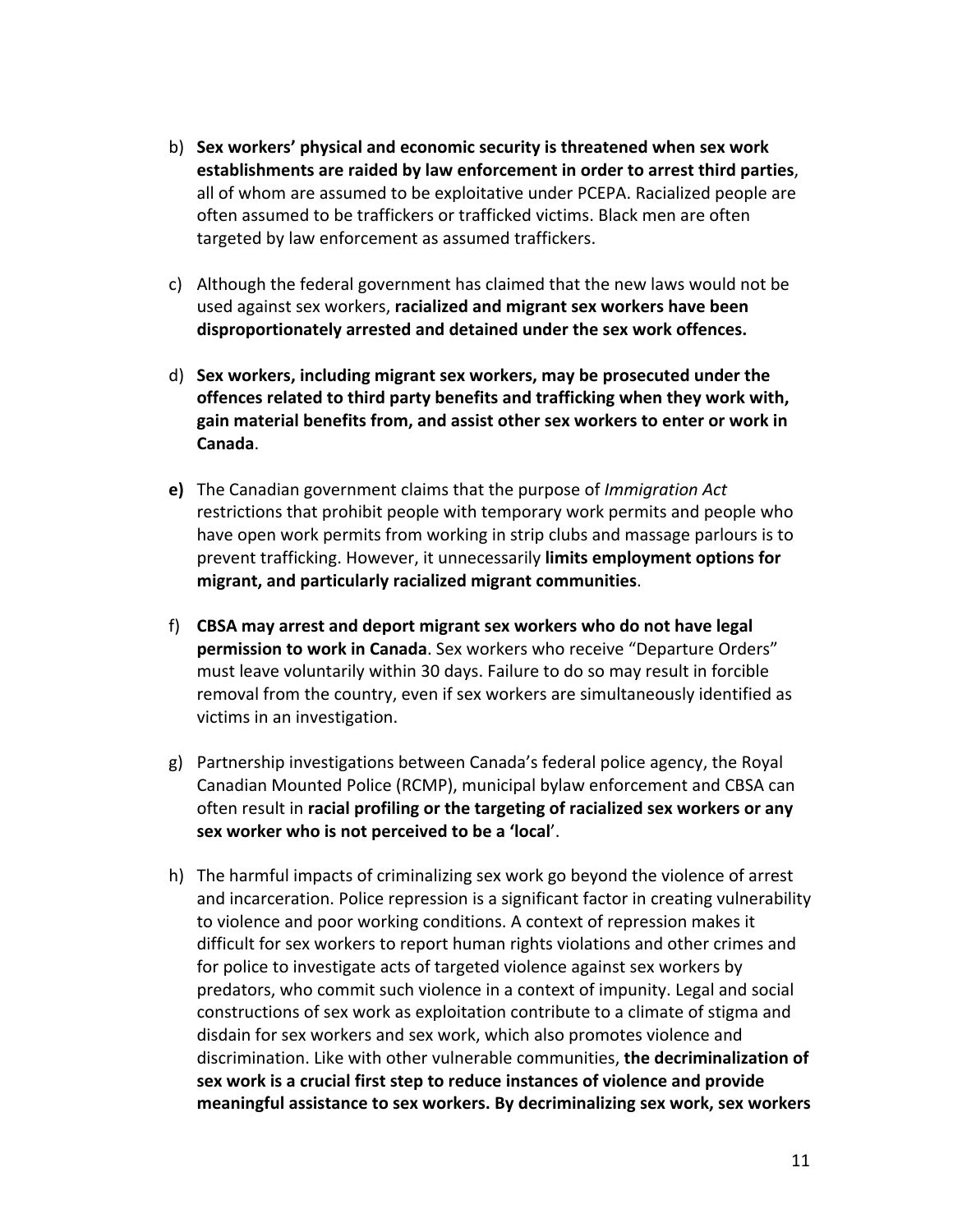would be able to benefit from labour protections, including employment standards and occupational health and safety laws, that are afforded to all other workers. These are far more effective measures to promote sex workers' human rights, including labour rights, than criminal and anti-trafficking laws.

# **Specific Recommendations for Legislation:**

- 26. Repeal the *Protection of Communities and Exploited Persons Act* and other *Criminal Code* provisions criminalizing sex workers, clients and third parties. As a federal state, Canada needs the Government to lead the reform process with decriminalization before other laws and regulations for sex worker health and safety can be enacted.
- 27. Ensure that any other legislation proposed to address sex work is developed in coordination with sex workers, recognizes the diversity of sex workers' opinions and experiences, and puts sex workers' human rights at the forefront.
- 28. Address violence against sex workers by guaranteeing that they enjoy the full benefit of existing laws criminalizing physical and sexual assault, robbery, forcible confinement, kidnapping, stalking, and other forms of abuse, instead of segregating them through use of a separate set of stigmatizing laws.
- 29. Recognizing that policing is a provincial matter, encourage federal Justice, Public Safety and Health authorities to provide guidelines for criminal law enforcement that prioritize the health, safety and human rights of sex workers in all situations, and that prohibit, for example, seizing harm reduction supplies such as condoms as evidence. The Vancouver Police Department's Sex Work Enforcement Guidelines are a best practices example and could be used as a model for other municipalities.
- 30. Similarly, draft guidelines for provinces to make occupational health and safety regulations and employment standards legislation available to sex workers, recognizing that differently situated sex workers may have vastly different experiences and needs.
- 31. Stop using anti-trafficking programs to justify the intrusion of law enforcement in places where sex work is taking place, including indoor sex work establishments.
- 32. Discourage the partnership between law enforcement and Canada Border Service Agency that enables them to enter indoor sex work establishments under the guise of anti-trafficking measures.